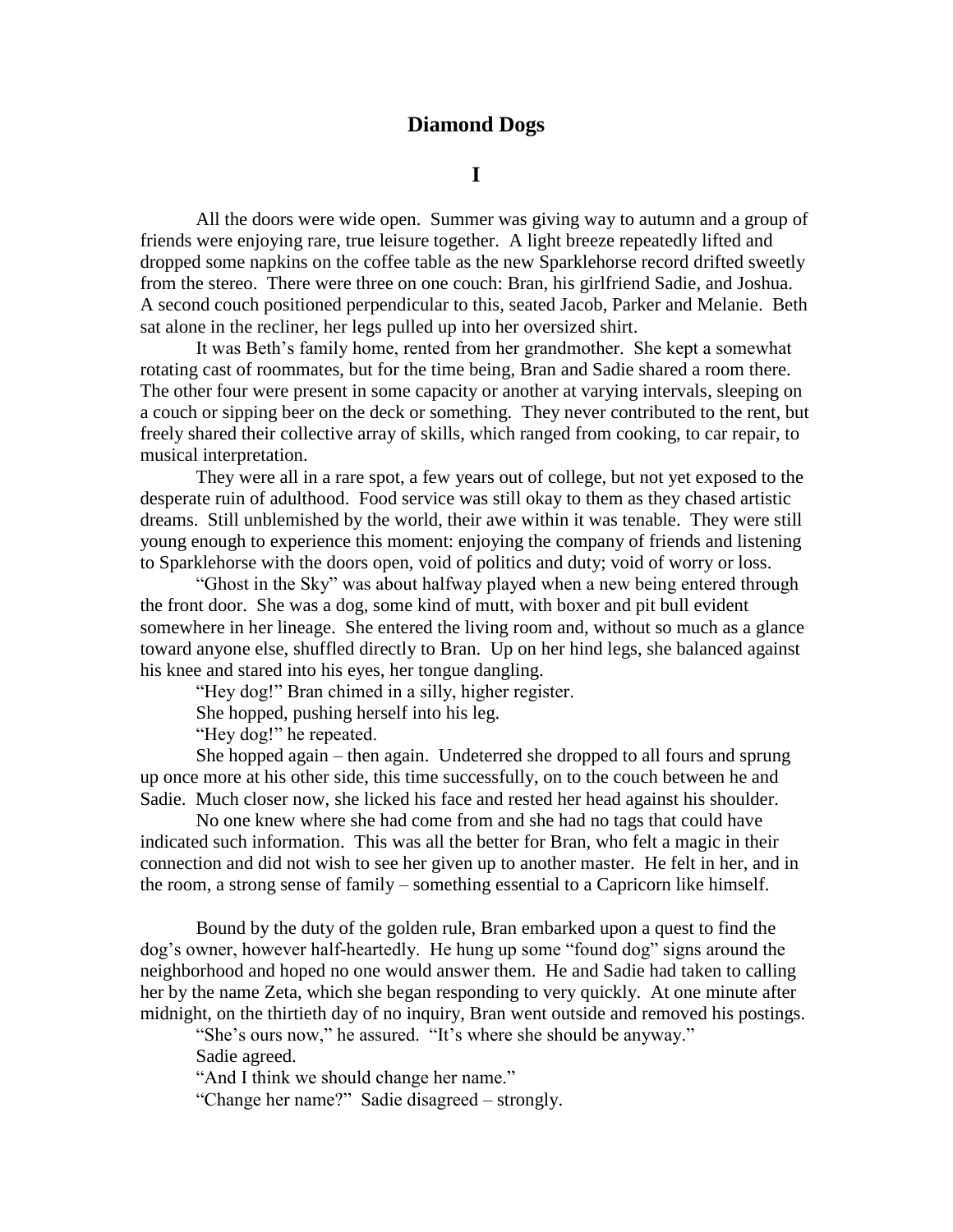"Hear me out," continued Bran, "It should still sound the same, but we should spell it Xeta, with an *X* rather than a *Y*. It can be like a rite of passage into our family."

Sadie had no issues with this amendment. Bran was taking on the bulk of responsibility for the dog himself, anyway. "Okay then. Xeta – with an *X*."

Within the year, Bran and Sadie moved out of Beth"s house and into a rental in the residential outskirts of downtown. Twice a day, Bran and Xeta would circle a few blocks, sometimes passing by the nearby Lutheran Church and entering the unaffiliated garden cemetery across the street.

Xeta would grow excited to be among the graves there, breathing in each monument and relishing the smell of death. With their limited olfactory perception, humans tend to perceive this smell as primarily sour, if they smell anything at all. To a canine, however, there also emanates a sweet side. And though humans ultimately determine death to be something of a *concept*, to a dog it is recognized as a physical entity in and of itself. For by smell a dog knows its master, as it knows any other creature on earth, too by smell it knows its god.

Once Xeta was comfortable with the new location, after a few months of walks, she was able to accompany Bran without her leash. There were exceptions, such as during block parties or holidays that involved fireworks, but the restraint was precautionary then. Even at those times, she kept steadily at Bran"s side. Only in the cemetery did she ever break her step, and within its walls this was a constant; charging immediately to the back recesses of the place, where the smells were less trampled by human steps. It was her custom there to go ahead of Bran and wait for him to catch up.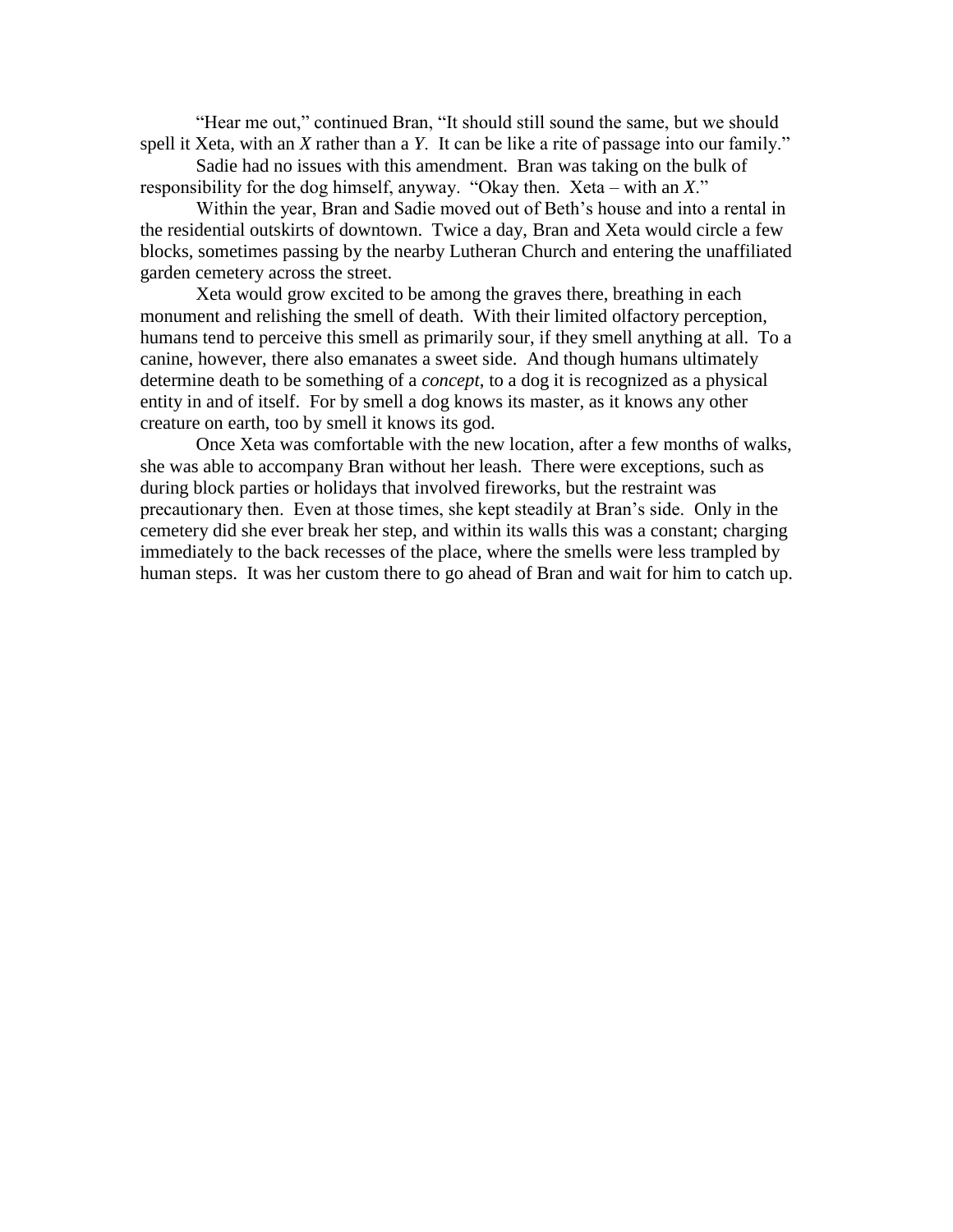The aughts carried an odor very similar to that of death, but with the sweet attributes on the surface, and the sour hidden below. It was a soft, round decade, as it"s written numeral forms implied. Solid, bold colors washed through the fashion of the time, with clothing that was both stylish and comfortable. The soft fabrics were accompanied by equally textural sounds as music, too, had become clean and bright positive even, if one"s ear was in the right place. Technology was allowing people to remove blemishes from their art, and to share it with the world through a growing Internet. America stayed high on the Clinton prosperity of the nineties, enjoying an oblivious slide into the gutter of the 2008 financial crisis.

Barack Obama took over the American presidency just in time to clean up after the party and deal with the collective sticker shock. A Leo by birth, there was no better leader for the new age. Yet, his benevolence and pragmatism were shrewdly limited by a congress of men who still desperately clung to the old. Through the rise of social media, this division came to be prominent between private citizens as well. Everyone felt duped or hurt in some way and so defenses became high and frequent. On frail legs, the world entered the twenty-tens with its head down, as though it were an abused animal.

Art and music had always been dicey ways to make money. Tech industry executives found ways, though - on the backs of the creators. This left the artists themselves shortchanged on royalties, as the cost of living kept rising. As usual, creativity stood little chance against process. It was in some ways fortunate then that Bran"s thirty-sixth birthday would fall on a Saturday, for his wonderfully imaginative friends all had the weekend off from the dismal office jobs they had resigned themselves to.

An anemic but involved sampling of those friends met he and Sadie at a small, unmarked speakeasy on the ground floor of a stylish downtown hotel. The drinks were pricey but well crafted, and the atmosphere was quaint. Beth, Parker and Melanie were all in attendance, as well as Parker"s girlfriend and Melanie"s husband. Beth had remained single and took over the mortgage on her grandmother"s house. Joshua sent his regards, though was busy with a wife and three children in Atlanta. Jacob moved to Arizona and lost touch with everyone. Bran and Sadie were married. Mark Linkous from Sparklehorse died a few streets over from the one they lived on.

Another death had occurred in the neighborhood the evening before Bran"s birthday. Beth brought it up: "Did you all make it out for the lights last night?"

"The lights?" asked Bran.

"Yeah - on Eleanor at Third. Right down the street from you."

"I saw it," spoke Sadie. "What was it?"

"A suicide. Alan Placido."

Parker spoke up. "Wait. That's what that was? Alan Placido? Really?"

"I don"t know who that is," said Bran.

"I used to work with him at Chez Lib back in the day," Parker explained. "That"s shocking to me. He was a really super nice guy."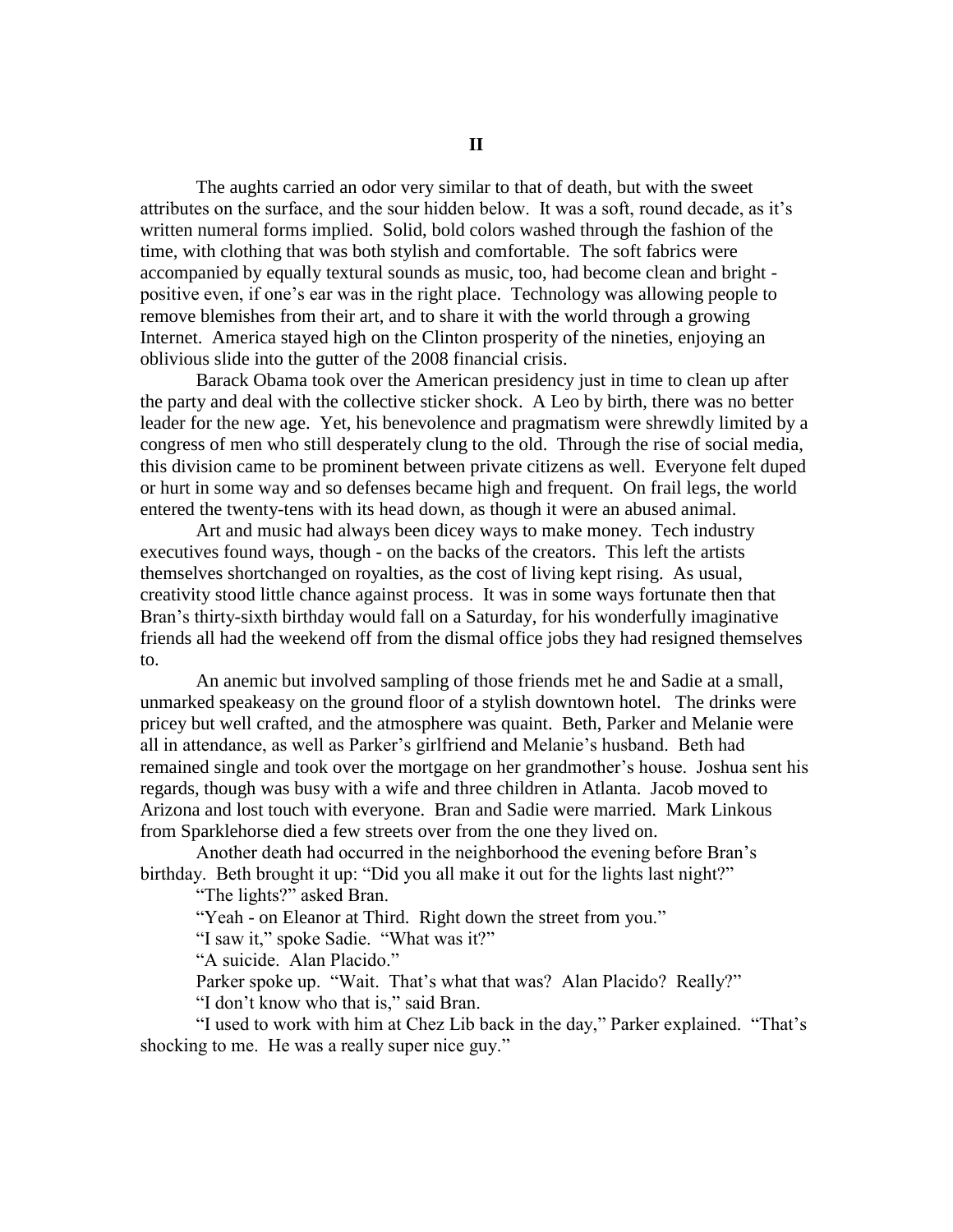"He really was," agreed Beth. "I hadn"t seen him in a couple years, but it was always a pleasure when I did. You know it would have been his birthday in just about another week. I think his was the sixteenth."

Beth's wording seemed alien to Sadie. "It's so weird how we switch to past tense the moment someone dies. I mean, his birthday still *is* the sixteenth, right? Or do our birthdays end when we die?"

With that, the group fell into a moment of silent contemplation. Parker was the first to break it. "Wow," he said before raising his glass. "One for Alan." The group drank.

Melanie brought it upon herself to clear the air, raising her own glass, with a smile across her face. "Hey how about one for the birthday boy? Am I right?"

"Happy birthday!" "One for Bran!" "Happy birthday, Bran!" Everyone raised a glass and took another sip.

Beth carried Melanie's lightness to a new topic. "So has anyone heard the new Bowie record?" she asked.

"*Blackstar*?" asked Bran.

Beth continued, "Yeah it came out yesterday, on *his* birthday – on David Bowie's birthday."

Melanie grinned on toward Bran. "Oh. Your birthday is the day after David Bowie?" she asked. "It all makes sense now."

"The videos from that album are intense," spoke her husband. "Major Tom ascending and all that."

"Yeah. I love it. The whole album is excellent," confirmed Beth. "It has a depth to it that I can"t quite grasp yet. Some kind of strange magnetic power or something."

Sadie salted Beth"s enthusiasm. "Well the album *is* called *Blackstar*, after all," she reminded. "Don't you think a 'strange magnetic depth' is the feeling you'd expect?"

"Why you gotta do that, baby?" asked Bran.

"It"s just effective packaging that makes you feel that way," stabbed Sadie a bit deeper.

"Why are you giving away the Capricorn secrets?"

"Whatever. You don"t even believe in astrology." Alcohol made Sadie contentious.

"Just save a little magic. That"s all," requested Bran of his wife.

With the exception of Parker's girlfriend, the group departed the speakeasy and routed the celebration to Bran and Sadie"s home for beer and cards. Beth arrived first. Through the small stained glass window on the front door, she could see Xeta stretched out on the floor. Evident that no one else was there before her, she elected not to knock, for she saw no consequence but that of disturbing the dog. She instead leaned against one of the porch"s columns and proceeded to smoke a cigarette.

Not having seen each other in some time, Bran rode back to his house with Parker and they were next to arrive. Melanie and her husband were seconds behind them. Beth stepped aside and continued her cigarette as Bran opened the door and entered before the others. He immediately gave pause to Xeta"s lack of a response to him.

He said her name. "Xeta?"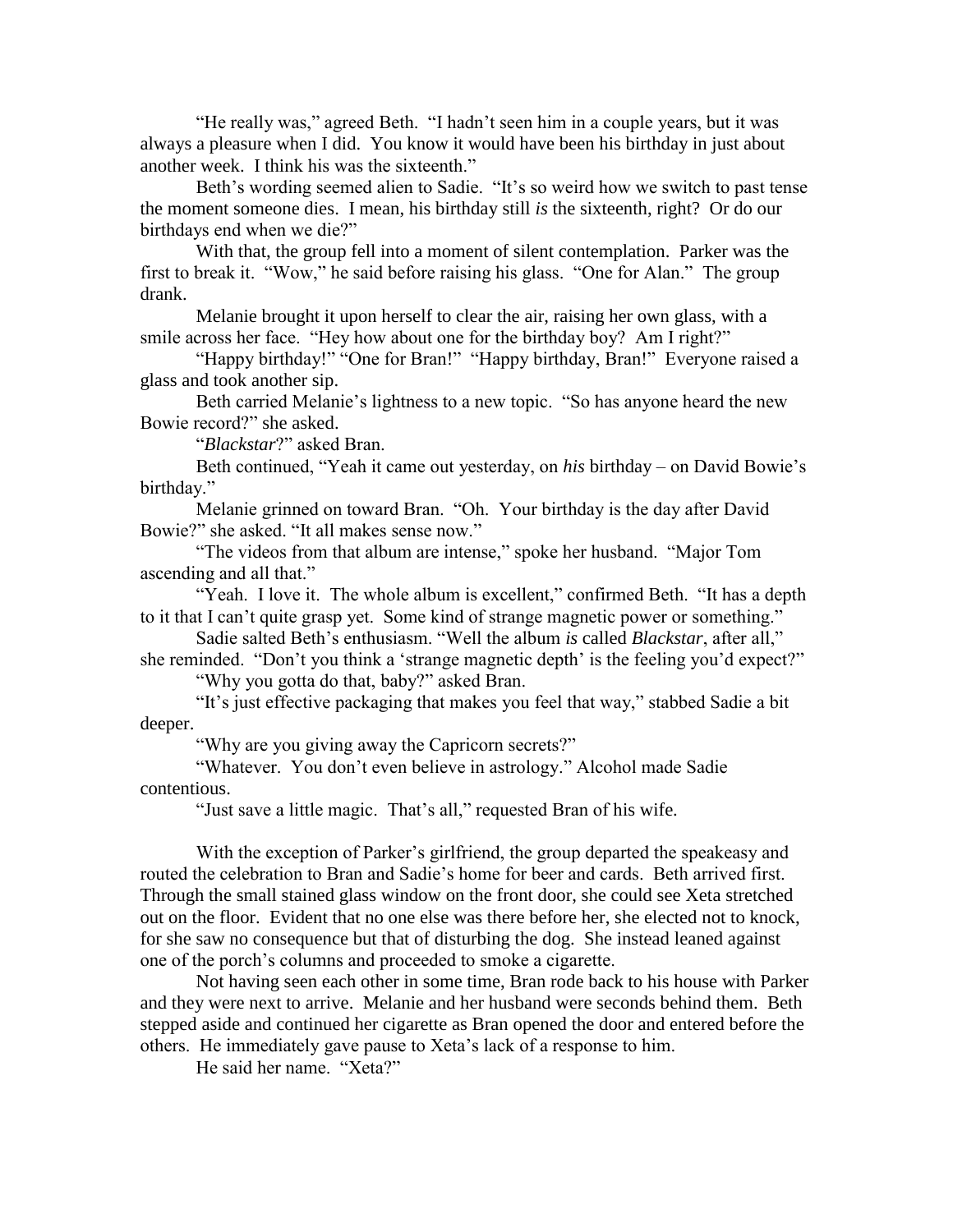For a moment, she raised her head and looked at him. Her tail wagged slightly, one way then the other, and she calmly laid her head back down again. Bran repeated her name and lifted her limp body from the floor. Her bowels immediately discharged and it was apparent that she had died.

Sadie arrived just after Bran laid Xeta down on the front porch and attempted to resuscitate her with chest pulses and cardiopulmonary resuscitation. Accepting the ineffectiveness of this, he gave in to lying over her body and weeping. The others towered above him with tears in their eyes as well. Once Sadie realized what was happening, all of her previous fire was immediately extinguished and she, too, cried heavily - suddenly sober like the others.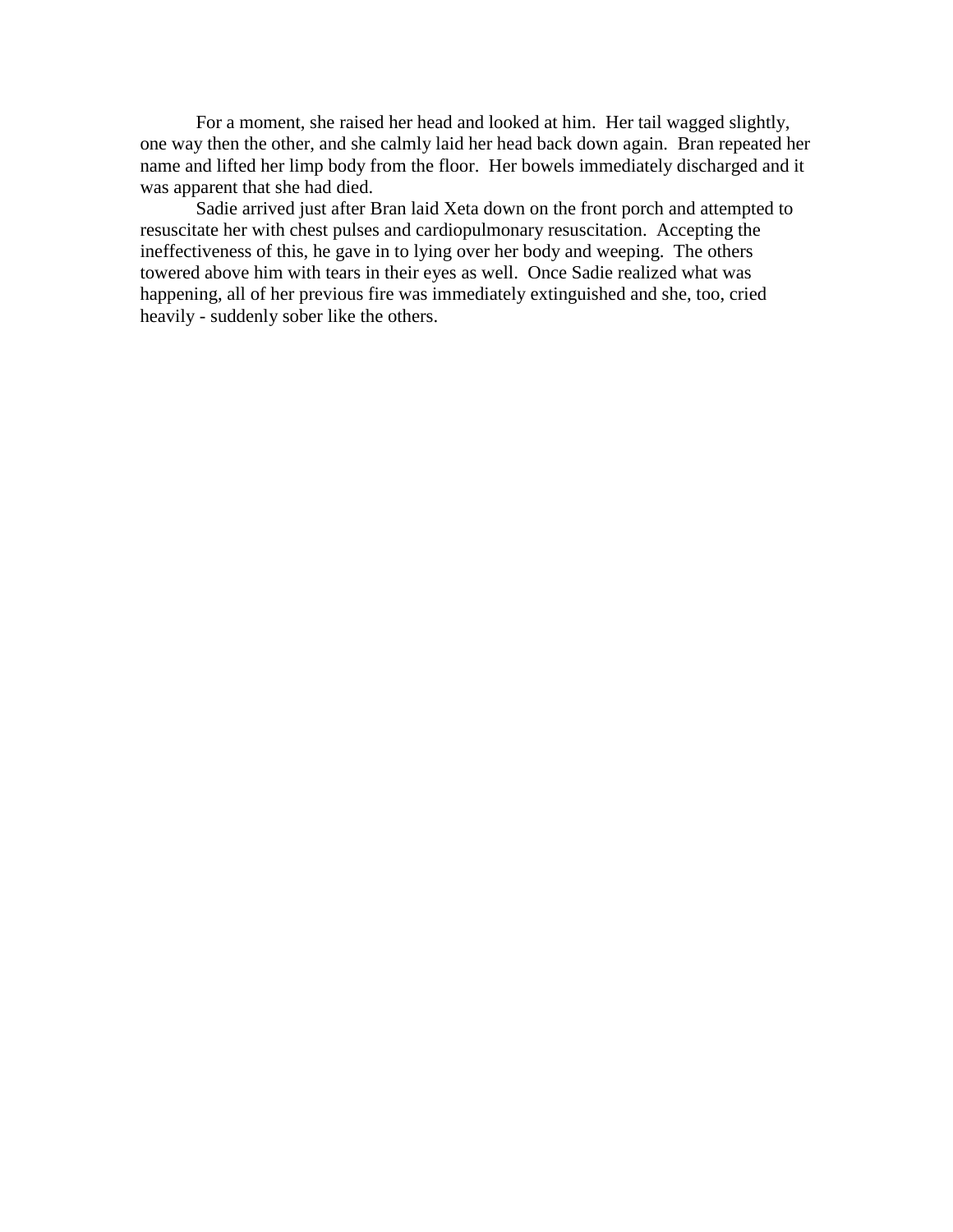On the morning of January tenth, in the wretched year of 2016 the world woke up to learn that the legendary musician and artist, David Bowie, had also passed away. To some, this was every bit as startling and sudden as the deaths of Xeta and Alan Placido. To Bran, Xeta"s departure was naturally the most difficult of the three to handle. There was no question to anyone, however, that death had commenced the year with a heavy pound of its gavel.

As aforementioned, Bowie"s final album, *Blackstar*, was released on his birthday that year, January eighth. Its poetry was misinterpreted for a brief time until his sudden passing, not forty-eight hours later, made it all so direly clear. The theme of the record crystallized around Bowie"s own awaiting death; its close proximity obscured from the entire world but for a small inner circle. Suddenly, there it was, glaring shrewdly at generations of shocked people.

And yet, there was also the sweet side of his death – the side more familiar to canines. Undeniably, his sudden disappearance held mystical qualities, but mythical as well. The way his departure was made, be it intentionally by the artist or by some force of synchronic events within the universe, was masterful in it"s ability to tie his entire life together into an apposite, organic, package. That *strange magnetic depth* was not there to satisfy demographic testing garnered through focus groups. It was there because nothing else would have made sense.

Intentionally, Bowie came to the world at large as an alien from another plane of existence, introducing himself with a song about an astronaut drifting through space eternally. He called himself Ziggy, and a parade of other aliases would follow. Perhaps it had been fiction, though perhaps not, once his full story arc could be determined and analyzed. Simply put, his final album was called *Blackstar* and was released on his birthday, which occurred one day before the moon itself was entirely blacked out by the shadow of the earth while in the constellation of Capricorn. Then, one day after that, just as the moon saw the slightest of illumination, David Bowie exited with that shadow. And so it seems that, be it premonition or coincidence, he was taken by the darkened satellite that he had conceived, and at precisely the most appropriate time.

The world may never know if David Bowie had constructed his own tunnel away from it, or if this passage opened up for him from the other side. It was apparent, though, that on the ninth of January, between Bowie"s birthday and death day, the portal was at its widest. To unsuspecting human beings, paying most of their attention to handheld glowing screens, the new Bowie record was merely released the day before a new moon – if even those things were apparent to them. The open tunnel that would carry home the alien artist simply passed overhead, mostly undetected. Those who did perceive an inkling of this sacred formation were quick to turn away, for this passage was death, itself, and the avoidance of sour smells had grown inherent in most people.

The presence of the passage was not lost on dogs, of course. Like most all other dogs in the neighborhood, and most all other dogs on the earth, Xeta smelled the sweet underbelly of death. It hung crisply in the air to her, more strongly than she had ever experienced on her jaunts through the cemetery. It was so present to her, there on her